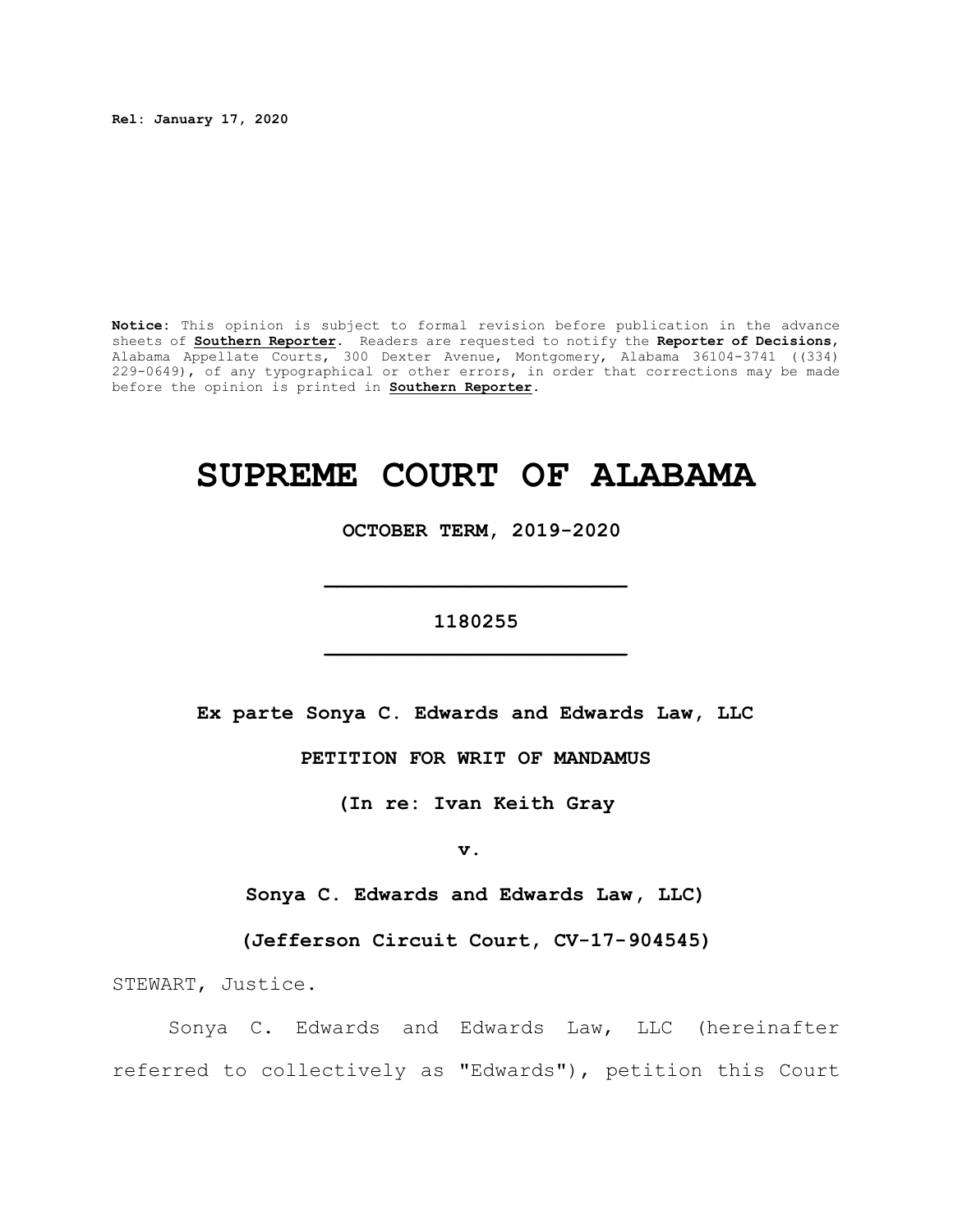for a writ of mandamus directing the Jefferson Circuit Court ("the trial court") to enter a summary judgment in their favor in an action filed against them by Ivan Keith Gray. For the reasons expressed below, we grant the petition and issue the writ.

# Facts and Procedural History

According to the materials submitted by the parties, Sonya previously represented Gray in proceedings in federal court. On June 24, 2015, after mediation and a settlement, those proceedings concluded with the entry of a final judgment. Thereafter, Gray sought to set aside the settlement, and Sonya terminated her representation of Gray.<sup>1</sup>

On October 27, 2017, Gray filed a complaint in the trial court against Edwards in which he alleged that Edwards had entered into a contract with Gray in June 2014 in which Sonya agreed to represent Gray in the federal proceedings in exchange for a contingency fee of 50%. Gray alleged that he paid a total retainer fee in the amount of \$14,380.85 to cover expenses. According to Gray's complaint, when his federal case concluded, Edwards disclosed that the actual expenses amounted

<sup>&</sup>lt;sup>1</sup>Despite the termination of her representation, Sonya was required to appear for various hearings in the federal court.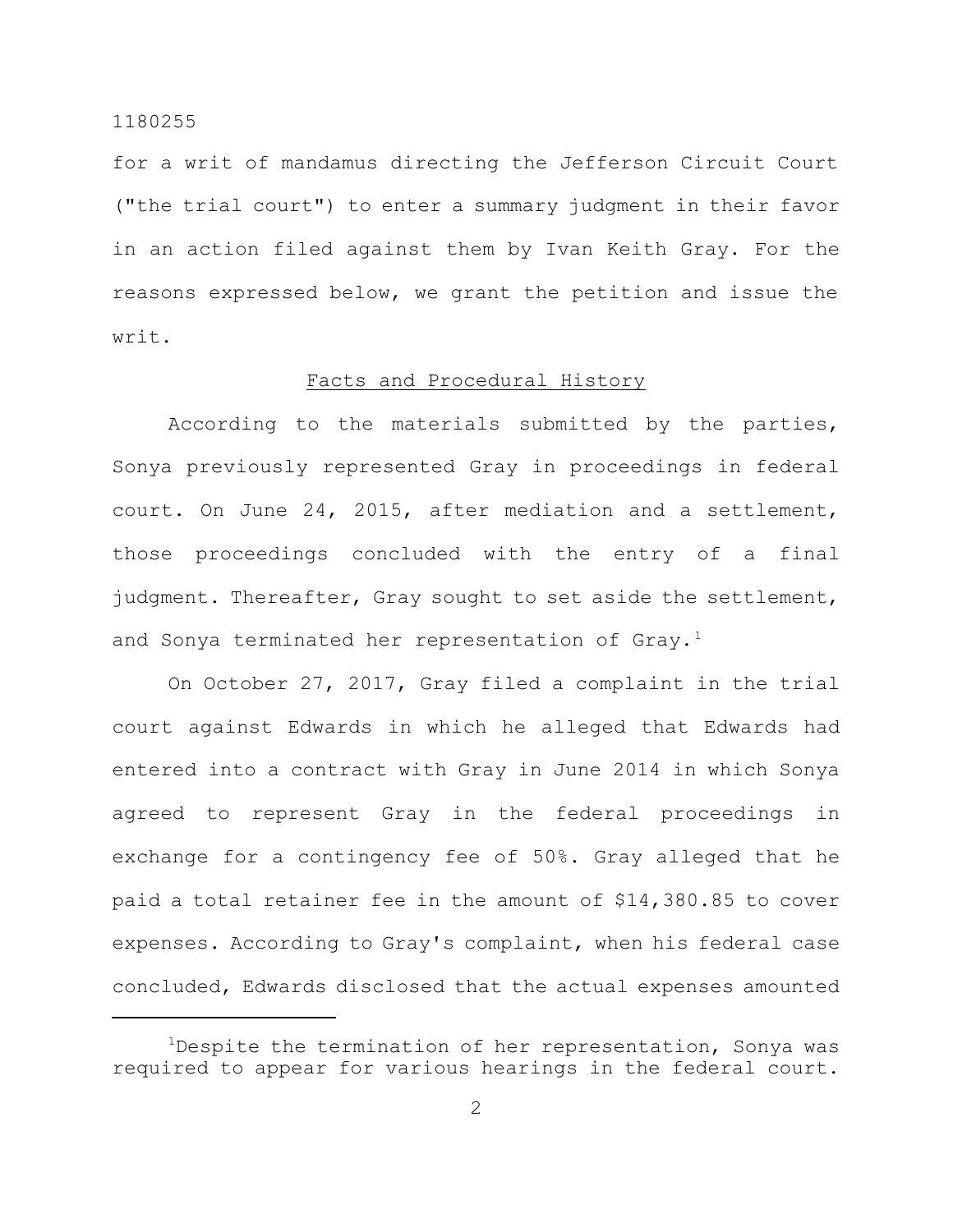to \$4,516.77, and Edwards, Gray alleged, owed Gray a refund of \$9,864.08. In his complaint, Gray alleged that "on or about September 16, 2015," Edwards converted his retainer "despite repeated demands" for the return of the funds and that Edwards "breached the contract of employment and representation by converting the retainer funds" and "by paying herself/itself expenses not actually incurred."

Edwards moved to dismiss the action, and, after the trial court denied her motion, Edwards filed a petition for the writ of mandamus with this Court. On July 31, 2018, this Court summarily denied the petition without an opinion (case no. 1170895).

On November 9, 2018, Edwards filed a motion for a summary judgment in which she asserted, among other things, that Gray's claims were unauthorized at law and untimely. Edwards supported her summary-judgment motion with an affidavit. On November 27, 2018, Gray filed a response in opposition to Edwards's summary-judgment motion in which he asserted that he could not properly respond to Edwards's motion because he had been unable to take Sonya's deposition and because she had failed to respond to discovery. Gray also asserted that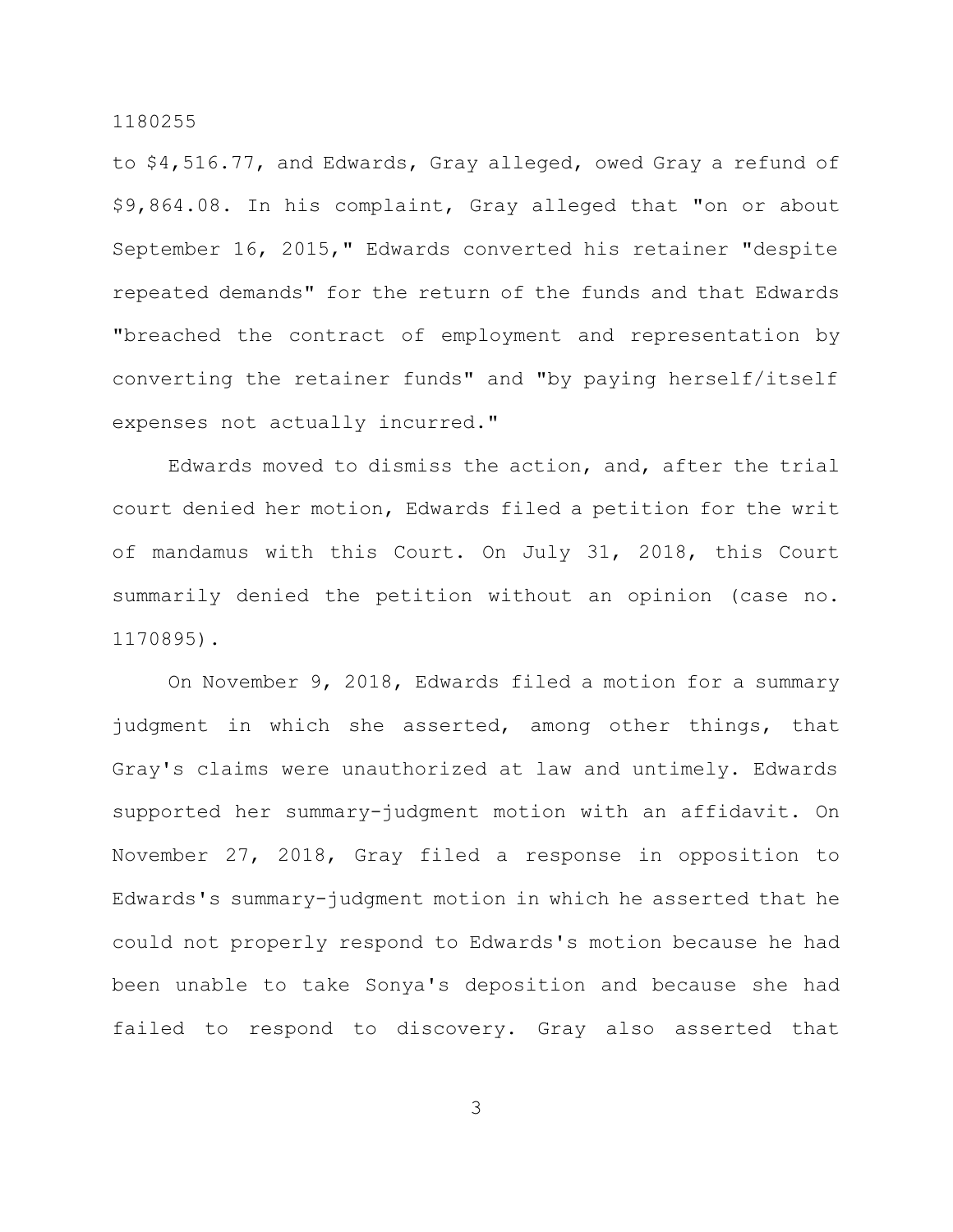Edwards informed him in a letter dated January 5, 2017, that she kept the remaining retainer funds as payment for the time spent on Gray's case. Gray did not support his response with any evidentiary material, and he did not file an affidavit pursuant to Rule 56(f), Ala. R. Civ.  $P^2$ .

On November 27, 2018, Edwards filed a motion pursuant to Rule 56(e), Ala. R. Civ. P., seeking to strike Gray's response because it was not supported with evidence. On November 30, 2018, the trial court held a hearing on Edwards's summaryjudgment motion.<sup>3</sup> On December 7, 2018, the trial court denied Edwards's summary-judgment motion without explanation. On December 26, 2018, Edwards filed this petition for a writ of mandamus.

## Standard of Review

"A writ of mandamus is an extraordinary remedy which requires a showing of (a) a clear legal right

 $2$ Rule 56(f) permits a trial court to deny a summaryjudgment motion or to "order a continuance to permit affidavits to be obtained or depositions to be taken or discovery to be had" if "it appear[s] from the affidavits of a party opposing the [summary-judgment] motion that the party cannot, for reasons stated, present by affidavit facts essential to justify the party's opposition."

 $3$ Although some evidence was received at that hearing, that evidence was relevant to potential sanctions and did not support the summary-judgment motion.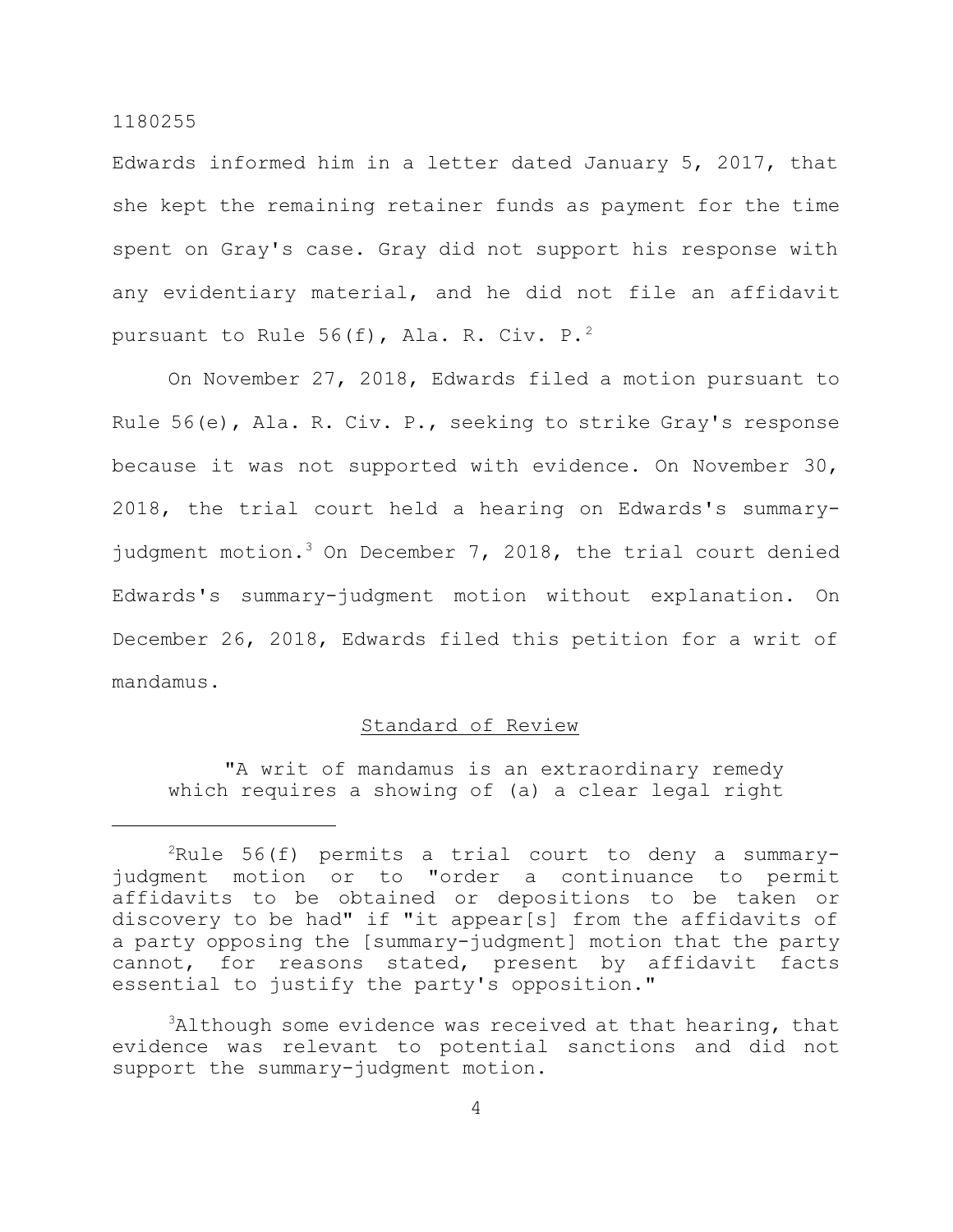in the petitioner to the order sought, (b) an imperative duty on the respondent to perform, accompanied by a refusal to do so, (c) the lack of another adequate remedy, and (d) the properly invoked jurisdiction of the court. Ex parte Bruner, 749 So. 2d 437, 439 (Ala. 1999)."

## Ex parte McInnis, 820 So. 2d 795, 798 (Ala. 2001).

As a general rule, a petition for the drastic and extraordinary remedy of a writ of mandamus is not the means by which to seek review of the merits of an order denying a motion for a summary judgment. Ex parte Jackson, 780 So. 2d 681, 684 (Ala. 2000). This Court, however, has recognized a narrow set of circumstances in which a petition for a writ of mandamus is available to review an order denying a motion for a summary judgment. In Ex parte Hodge, 153 So. 3d 734, 749 (Ala. 2014), this Court considered a petition for a writ of mandamus involving the denial of a summary-judgment motion that had been premised upon a statute-of-limitations defense. This Court extended relief because the defendant had "demonstrated, from the face of the complaint, a clear legal right to relief and the absence of another adequate remedy." 153 So. 3d at 749. We explained that "mandamus [was] necessary in order to avoid the injustice that would result from the unavailability of any other adequate remedy." Id. See also Ex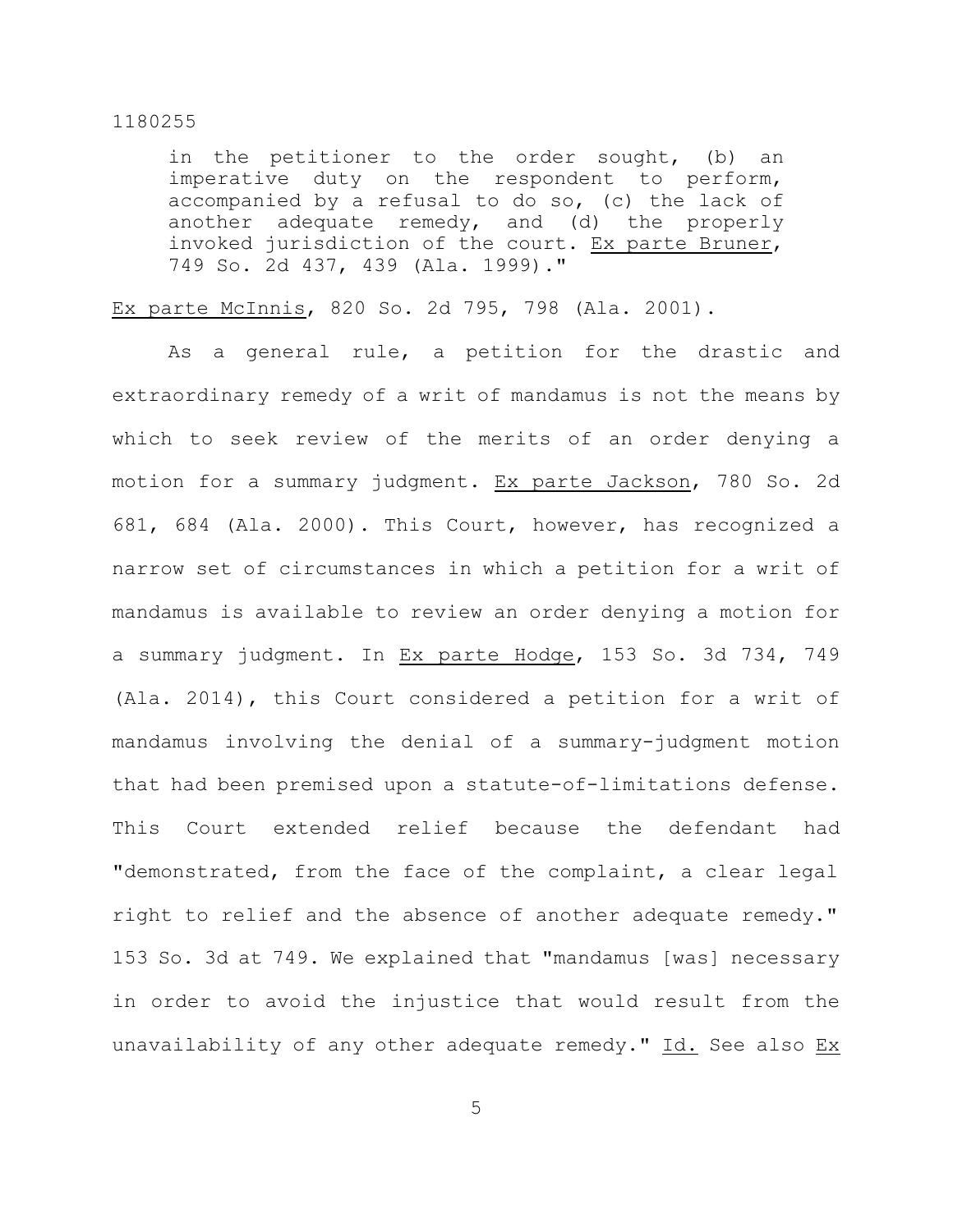parte U.S. Bank Nat'l Ass'n, 148 So. 3d 1060, 1065 (Ala. 2014); and Ex parte Sanderson, 263 So. 3d 681, 687–88 (Ala. 2018) (explaining that "[t]his Court has recognized that an appeal is an inadequate remedy in cases where it has determined that a defendant should not have been subjected to the inconvenience of litigation because it was clear from the face of the complaint that the defendant was entitled to a dismissal or to a judgment in its favor"(citing Hodge, 153 So. 3d at 749, and U.S. Bank, 148 So. 3d at 1065)).

# Discussion

Edwards argues that the Alabama Legal Services Liability Act, § 6-5-570 et seq., Ala. Code 1975 ("the ALSLA"), is the "sole vehicle" under which Gray can assert a claim against her as a legal-service provider and that, because he pleaded in his complaint only claims of conversion and breach of contract, rather than asserting claims under the ALSLA, her summary-judgment motion on those claims should be granted. Edwards also argues that, even if Gray's claims are construed to be ALSLA claims, Gray's claims are barred by the two-year statute of limitations for ALSLA claims. See § 6-5-574.

Edwards's argument, insofar as she challenges the nature of the claims Gray pleaded, is akin to an argument challenging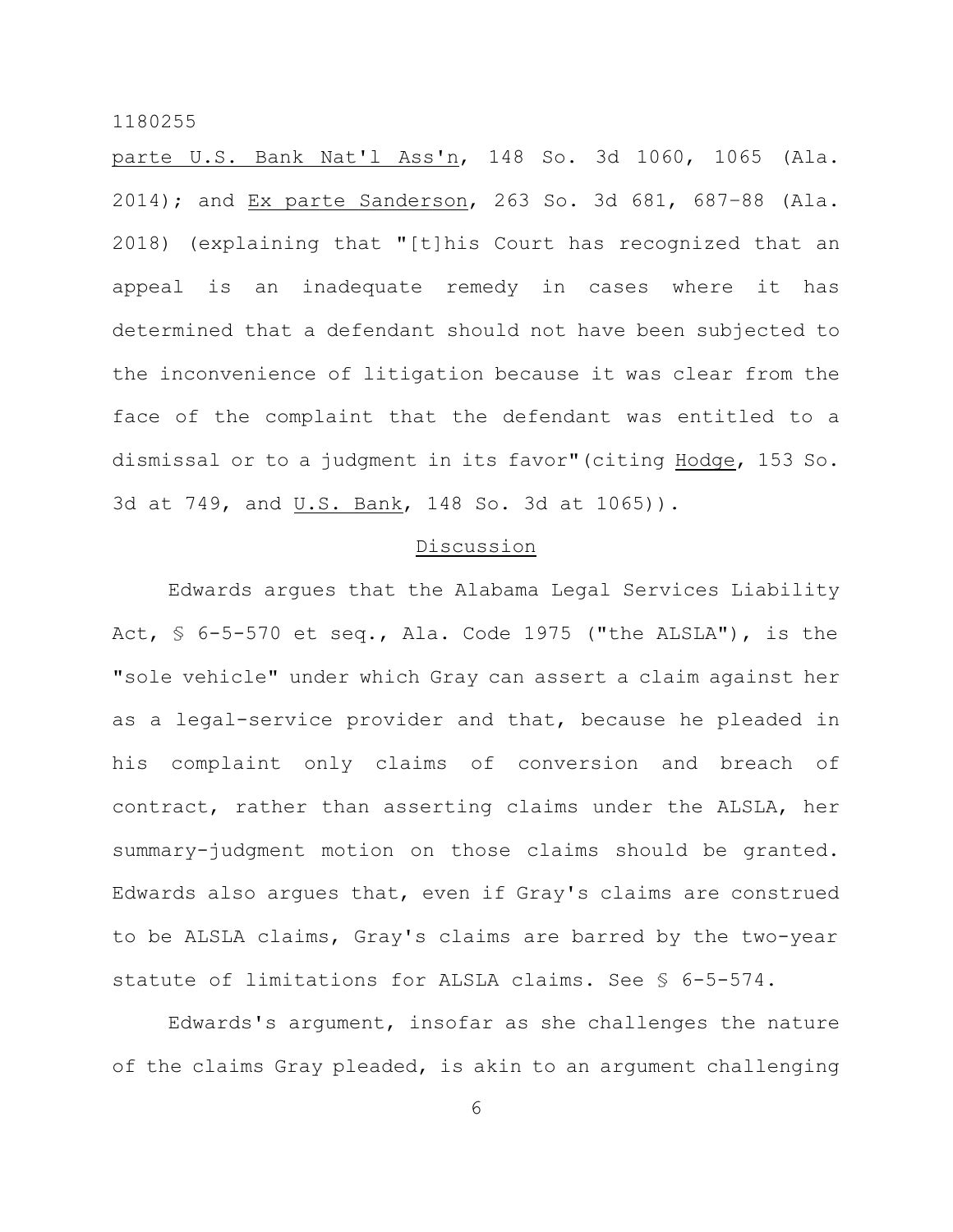a ruling on a Rule 12(b)(6), Ala. R. Civ. P., motion to dismiss for failure to state a claim, which is not reviewable by mandamus proceedings. See Ex parte Nautilus Ins. Co., 260 So. 3d 823, 831 (Ala. 2018)("[T]he denial of a motion to dismiss based upon Rule 12(b)(6) is not reviewable by a petition for a writ of mandamus."(citing Ex parte Kohlberg Kravis Roberts & Co., L.P., 78 So. 3d 959 (Ala. 2011))). Her argument that Gray's claims fall under the ALSLA and are subject to the two-year limitations period in the ALSLA is, however, reviewable by a petition for a writ of mandamus.

Gray argues that his claims do not fall within the scope of an ALSLA action and are, instead, claims of conversion and breach of contract that are subject to different limitations periods. It is well settled, however, that a legal-serviceliability action under the ALSLA is the sole "form and cause of action against legal service providers in courts in the State of Alabama." § 6-5-573, Ala. Code 1975. See also Yarbrough v. Eversole, 227 So. 3d 1192, 1198 (Ala. 2017). An action under the ALSLA "embraces any form of action in which a litigant may seek legal redress for a wrong or an injury and every legal theory of recovery, whether common law or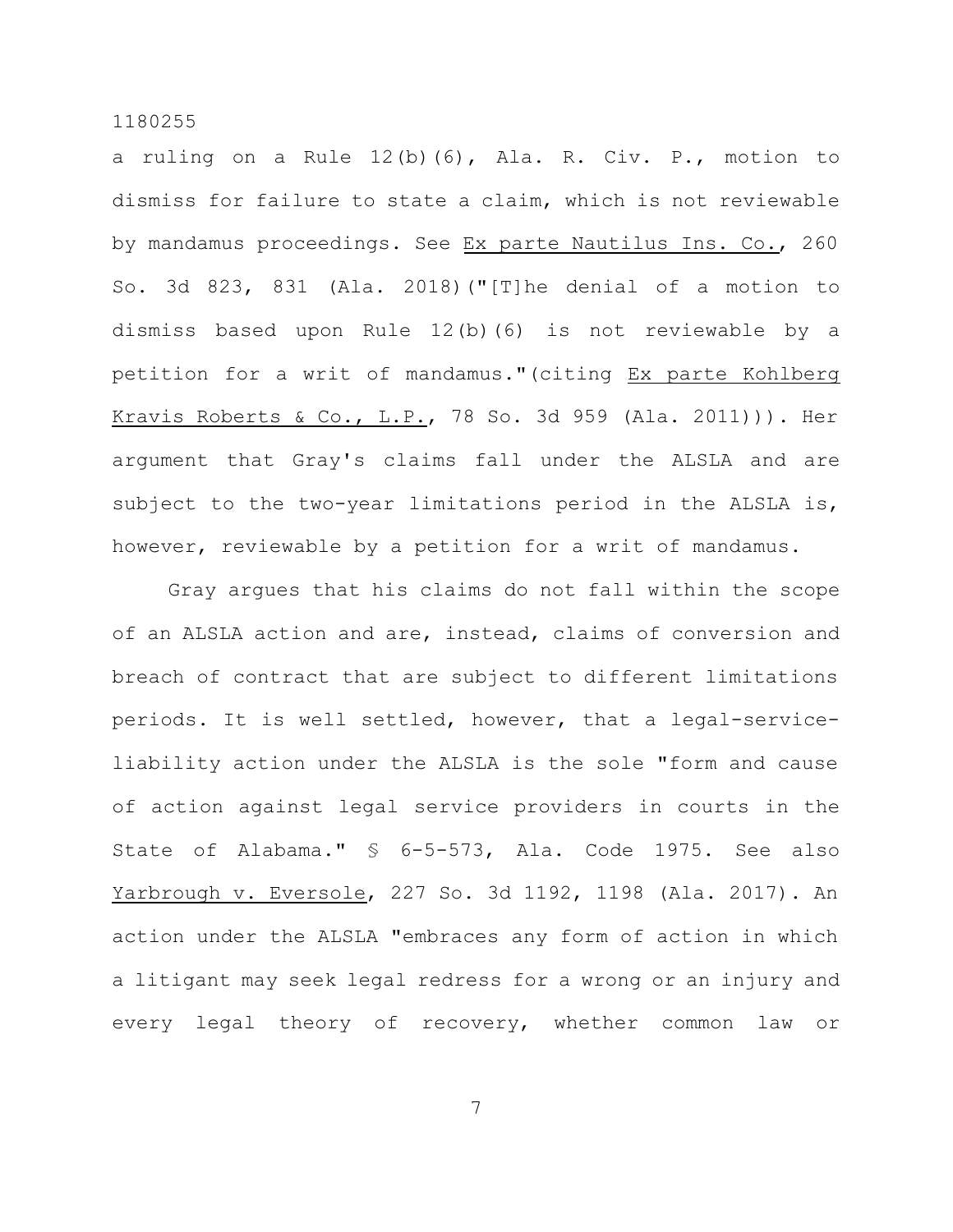statutory," against a legal-service provider. § 6–5–572(1), Ala. Code 1975.

Gray also argues that the ALSLA is inapplicable because, he says, his claims against Edwards arose after the conclusion of her legal services and do not involve allegations of the breach of the standard of care. The ALSLA is applicable "'only to lawsuits based on the relationship between "legal service providers" and those who have received legal services.'" Ex parte Daniels, 264 So. 3d 865, 869 (Ala. 2018)(quoting Cunningham v. Langston, Frazer, Sweet & Freese, P.A., 727 So. 2d 800, 804 (Ala. 1999)). In Yarbrough, this Court recognized that some claims that fall within the scope of the ALSLA do not require allegations or proof of an attorney's failure to exercise due care. 227 So. 3d at 1198. We noted that Yarbrough's legal-malpractice claims, although "different than the usual legal-malpractice action alleging a failure of counsel to exercise due care," were "subsumed under" the ALSLA, even though "the alleged wrongdoing ha[d] nothing to do with the negligent or omissive provision of legal services"; rather, "the alleged wrongdoing" was that the attorney and the law firm "accepted [the client's] payments for what they knew would be futile legal services." 227 So. 3d at 1197–98.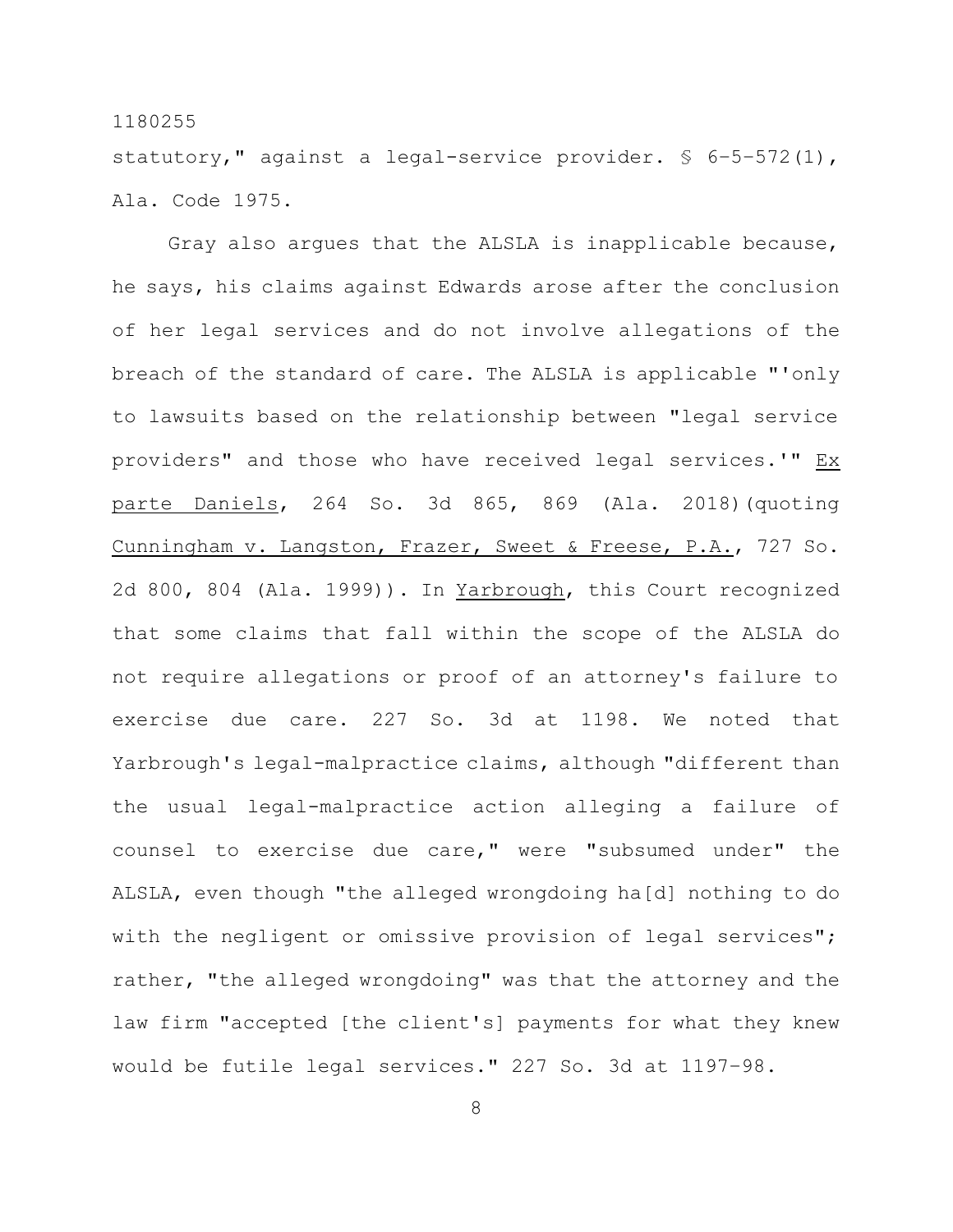Gray's claims against Edwards arose out of the attorneyclient relationship between Gray and Sonya; therefore, his claims fall under the ALSLA and its provisions. See Ex parte Daniels, 264 So. 3d at 869. See also Sessions v. Espy, 854 So. 2d 515 (Ala. 2002)(holding that clients could not bring common-law claims against an attorney because those claims arose out of the attorney-client relationship and were required to be brought under the ALSLA).

Pursuant to § 6–5–574(a) of the ALSLA, "[a]ll legal service liability actions against a legal service provider must be commenced within two years after the act or omission or failure giving rise to the claim." Although that statute provides exceptions in cases involving an undiscovered cause of action, Gray did not plead any facts suggesting fraud or otherwise assert that a cause of action could not reasonably have been discovered within the two-year limitations period.

Gray argues in his response brief, as he argued in his response to Edwards's summary-judgment motion and at the summary-judgment hearing, that he did not discover that Edwards was not returning his unused retainer funds until he received a letter from her in January 2017; he asserts that the two-year limitations period began to run at that point. He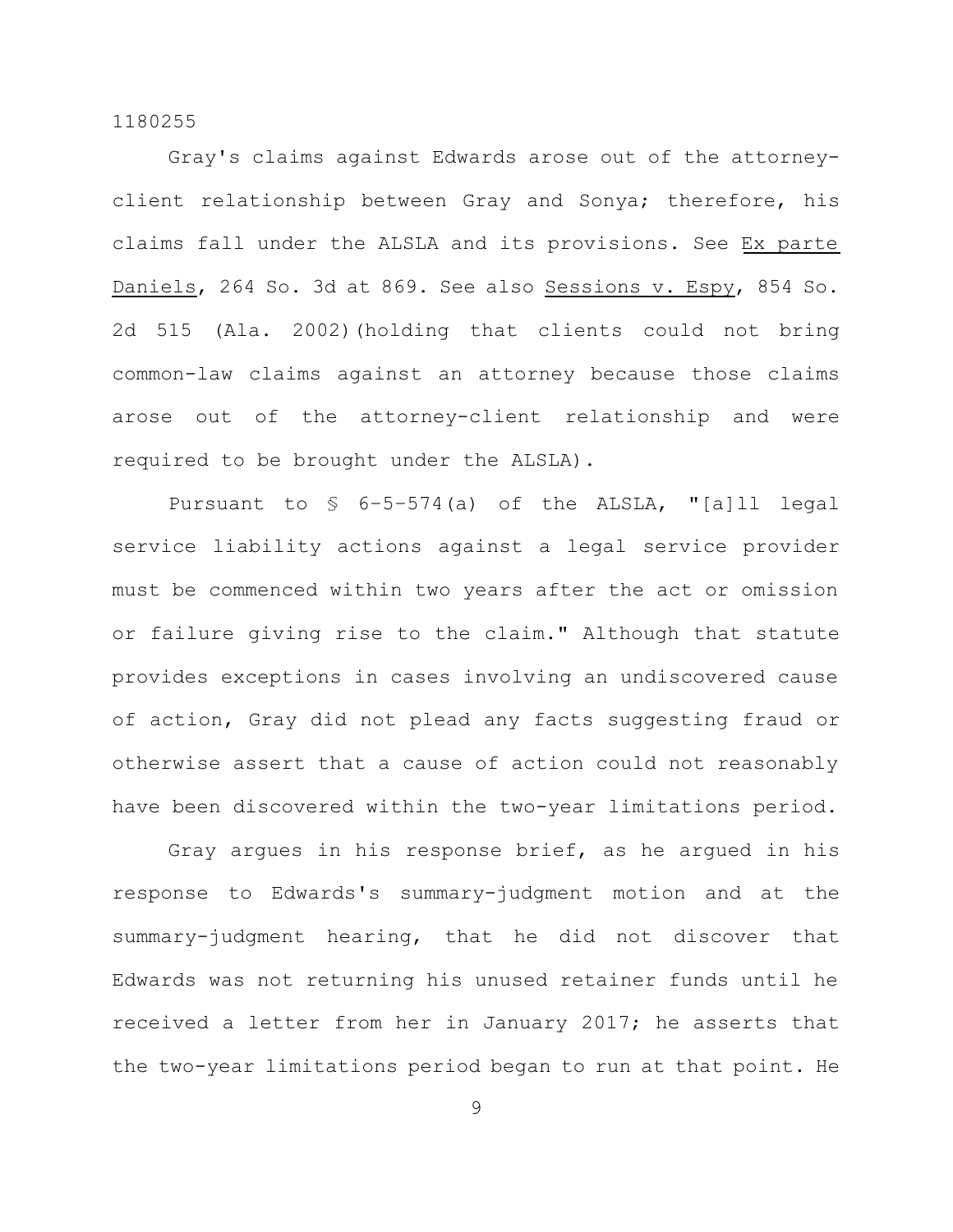offered no evidence in support of that assertion. Arguments of counsel and statements contained in motions and briefs are not evidence. Fountain Fin., Inc. v. Hines, 788 So. 2d 155, 159 (Ala. 2000). Our mandamus review is limited to whether Edwards has demonstrated that, based on the face of Gray's complaint, Gray's action is barred. Hodge, 153 So. 3d at 745-46.

Gray alleged in his complaint that Edwards committed the actions underlying his claims of conversion and breach of contract "on or about September 16, 2015." Accordingly, the "act or omission or failure giving rise to the claim" occurred on September 16, 2015, and that is the operative date from which to measure the two-year limitations period in § 6–5–574(a). <sup>4</sup> Gray did not file his action until October 27, 2017, which was beyond the two-year limitations period.

 $4$ We acknowledge that the determination of when a cause of action accrues has been the subject of disagreement and uncertainty. This Court has applied both the "damage approach," see Michael v. Beasley, 583 So. 2d 245 (Ala. 1991), and the "occurrence approach," see Ex parte Panell, 756 So. 2d 862 (Ala. 1999) (a plurality opinion), and Ex parte Seabol, 782 So. 2d 212 (Ala. 2000). See also Denbo v. DeBray, 968 So. 2d 983, 988–89 (Ala. 2006), and Coilplus–Alabama, Inc. v. Vann, 53 So. 3d 898 (Ala. 2010) (discussing the differing approaches). Our resolution of this mandamus petition does not require us to apply or to choose among the different approaches.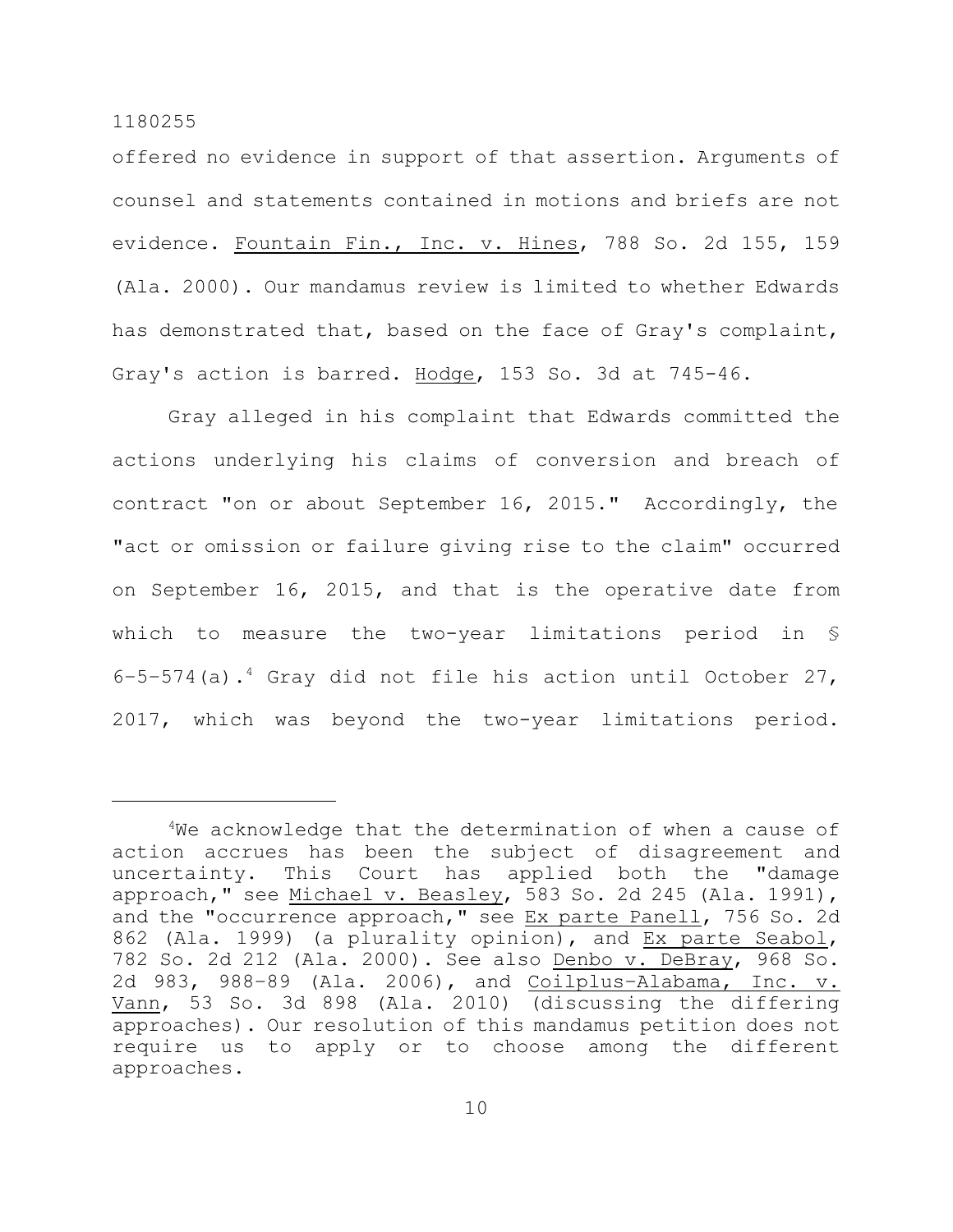Accordingly, Edwards has demonstrated a clear legal right to have a summary-judgment entered in her favor.

PETITION GRANTED; WRIT ISSUED.

Parker, C.J., and Bolin, Wise, and Mitchell, JJ., concur. Shaw and Bryan, JJ., concur in the result.

Sellers, J., dissents.

Mendheim, J., recuses himself.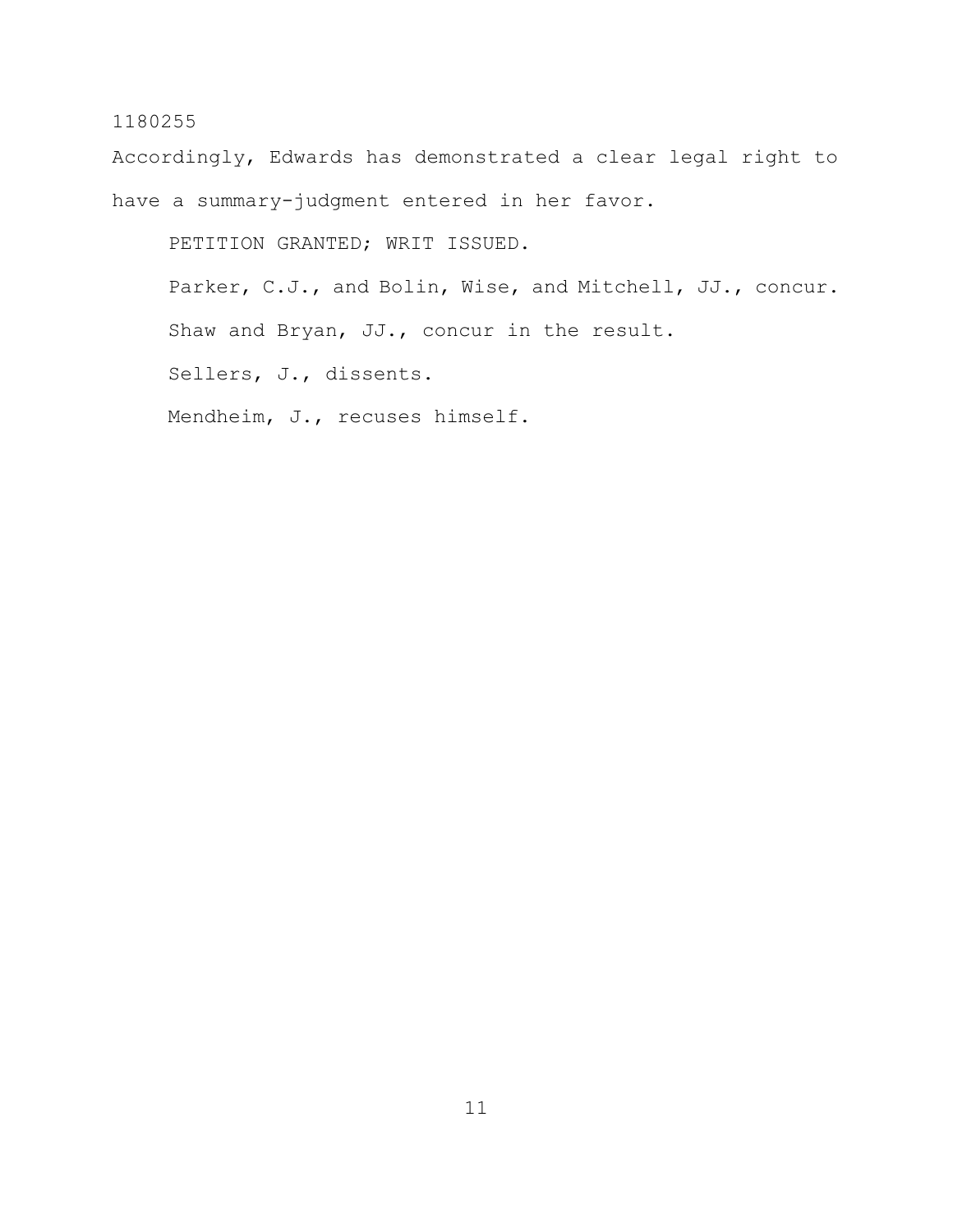SELLERS, Justice (dissenting).

I respectfully dissent. The Alabama Legal Services Liability Act, § 6-5-570 et seq., Ala. Code 1975 ("the ALSLA"), is not the exclusive remedy where, as here, Ivan Keith Gray is alleging conversion under a fee agreement, which is a contract between parties–-one of whom appears to be an attorney--for remuneration. Because this action involves a contract dispute, not malpractice, Sonya C. Edwards and Edwards Law, LLC (hereinafter referred to collectively as "Edwards"), have not demonstrated from the face of the complaint that the action is barred by the two-year statute of limitations in the ALSLA.

The main opinion attempts to expand the application of the ALSLA to cover any claim so long as there is or has been an attorney-client relationship between the parties. But I note that § 6–5–572(1) of the ALSLA defines "legal service liability action" as: "Any action against a legal service provider in which it is alleged that some injury or damage was caused in whole or in part by the legal service provider's violation of the standard of care applicable to a legal service provider." (Emphasis added.) A careful review of the complaint reveals that this action has nothing to do with a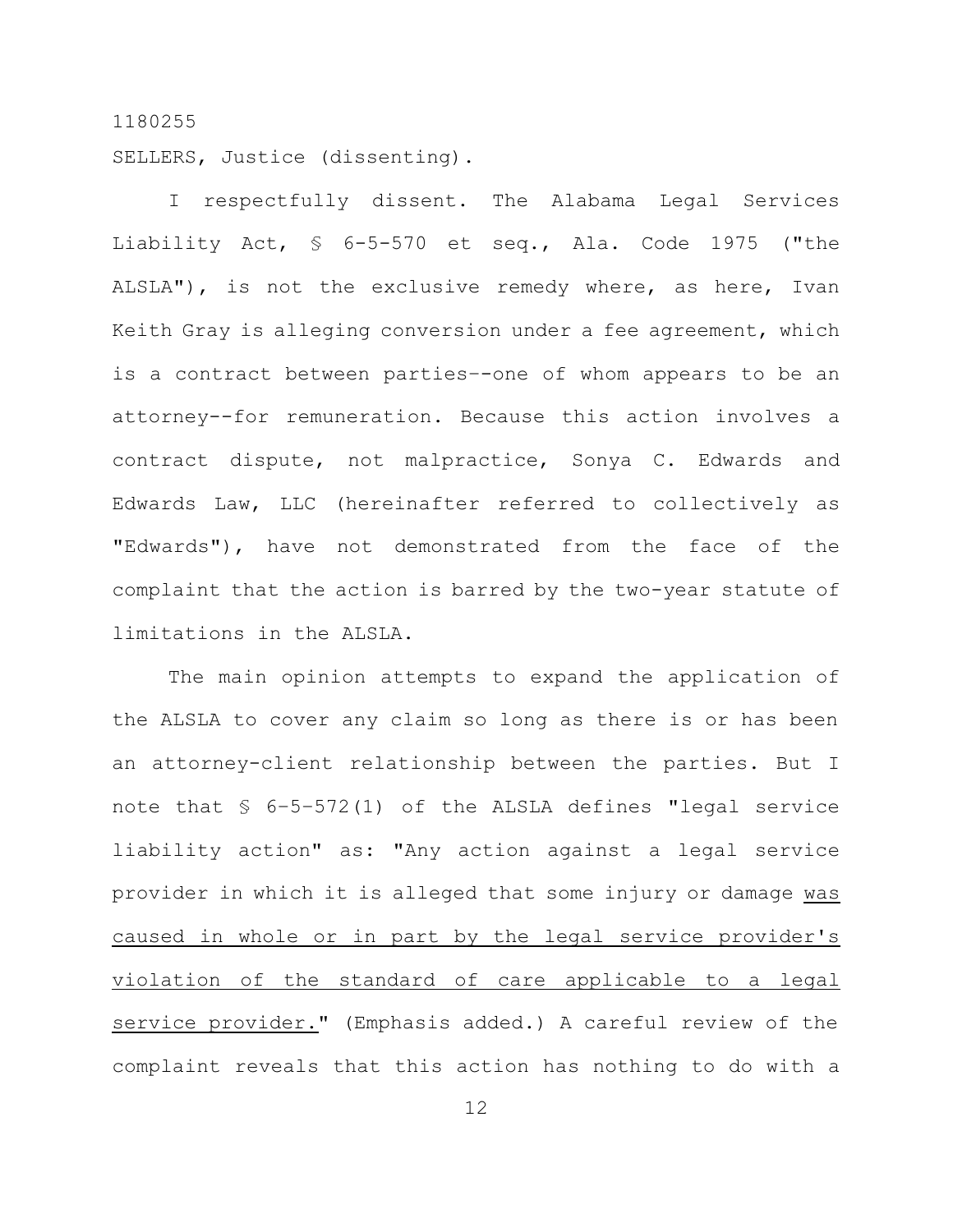violation of any standard of care; rather, the action is a common contractual dispute between parties. Elevating the action to implicate the ALSLA because of the existence of an attorney-client relationship is improper. This Court has made clear that the ALSLA applies only to allegations of legal malpractice arising from the performance of legal services. See Fogarty v. Parker, Poe, Adams & Bernstein, LLP, 961 So. 2d 784 (Ala. 2006)(holding that the ALSLA applies only to allegations of legal malpractice, i.e., claims against legalservice providers that arise from the performance of legal services). See also Cunningham v. Langston, Frazer, Sweet & Freese, P.A., 727 So. 2d 800, 804 (Ala. 1999)(holding that "the ALSLA does not apply to an action filed against a 'legal service provider' by someone whose claim does not arise out of the receipt of legal services").

Finally, Rule 56(f), Ala. R. Civ. P., states: "Should it appear from the affidavits of a party opposing the [summaryjudgment] motion that the party cannot, for reasons stated, present by affidavit facts essential to justify the party's opposition, the court may deny the motion for summary judgment ...." Although Gray could have filed an affidavit stating his reasoning for not filing an opposition to the motion for a